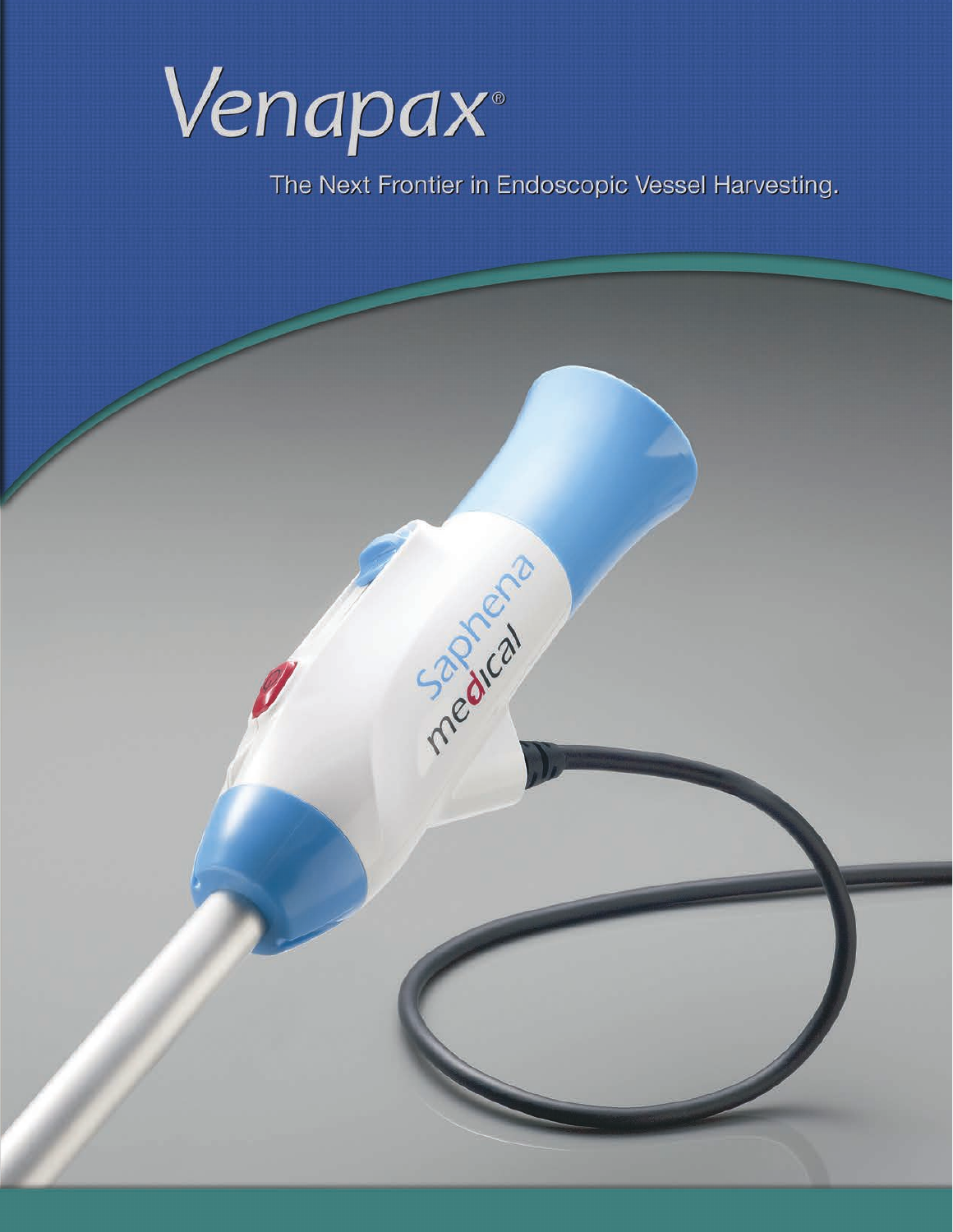- Stainless steel construction provides strength.
- Shaft absorbs bending forces and protects the endoscope.



# **Venapax**<sup>®</sup>

The Venapax® Endoscopic vessel harvesting system is an innovative design that allows for blunt tissue dissection, side branch division and vein extraction all within a single device. Venapax integrates seamlessly with existing camera systems and electrosurgical generators. Its rigid shaft provides structural support during dissection to avoid damage to the endoscope. A flexible cannula is provided for easy installation and application of CO<sub>2</sub> gas.

• Controls the position of the rotating electrode blade.

# Saphena medical

### Durable shaft

- Provides a conduit for  $CO<sub>2</sub>$ gas insufflation.
- Enhanced maneuverability.



The intuitive controls operate the circumferential rotation of the electrodes in a defined arc, allowing maximum branch length and minimal contact with the target vessel during the procedure. The electrodes are retractable, allowing for dissection without the exchange of additional components. Electrode design optimizes the use of bi-polar energy by using an efficient, high-density, lowenergy current pathway, resulting in strong seals with minimal thermal damage.

Saphena Medical is advancing endo vein technology by engineering the next frontier in endoscopic vessel harvesting. All our products are completely developed and manufactured in the USA.

### **Hub**

- Device seamlessly integrates with a range of existing rigid endoscopes and camera/light systems. Consult IFU for more information.
- Integrated power cord attaches to standard electrosurgical generators. Consult IFU for more information.



## Flexible cannula **Intuitive controls** Distal tip **Intuitive Controls** Distal tip Electrodes Open Electrodes Closed

• Comfortable grip for quick access to controls.

# **Compatibility**

- Simple blue sliding button deploys electrodes.
- Red power button energizes only when electrodes are fully extended.



- Smooth, solid tip provides a gradual surface transition.
- Access window allows for electrode extension.



- Electrodes extend or retract as needed.
- Circumferential rotation allows for easy access to all orientations.
- High-density, low-energy bi-polar cauterization efficiently treats tissue placed between electrodes.
- Electrode blade edge cuts tissue after cauterization.

## Grip